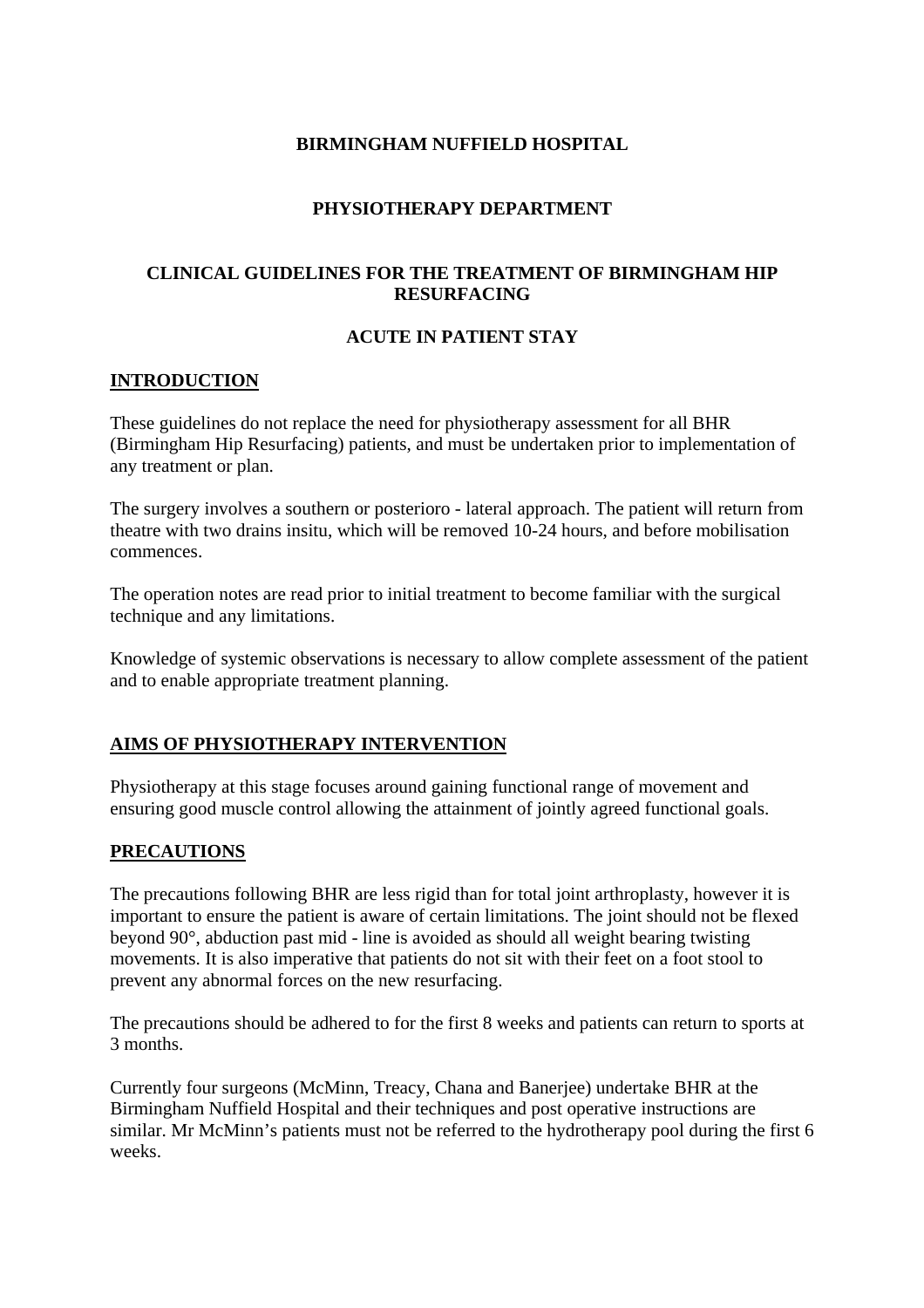The majority of patients are discharged at 6 days post operation, however if goals are achieved earlier or later this may change. Routine follow up physiotherapy is not always necessary, but should be organised if the discharging physiotherapist deems it appropriate.

# *Day One*

- Drains are removed with in first 24 hours, but definitely prior to mobilisation.
- Early active exercises should be commenced:
	- $-SOC's$ - Active hip flexion on sliding board - IRQ's - SGC's
- Mobility training should commence and must be supervised by a physiotherapist. A frame is used for patient comfort.
- None of the patients sit at this early stage secondary to the approach used.

#### *Day Two*

- Mobility becomes a focus and re education of gait is paramount. Progression to elbow crutches can be made if necessary and the patient is encouraged to mobilise in the corridor.
- The exercises are progressed if needed:

-Abduction in lying with sliding board

- The patient is able to sit for short periods, taking care to ensure normal alignment of the lower limbs.
- Rehabilitation will focus around patient orientated goals i.e. transfers, gait.

## *Day Three*

- Exercises can be progressed:
- Abduction in lying if not achieved on day two
- MRQ's in chair
- Sit to stand
- Calf raises in chair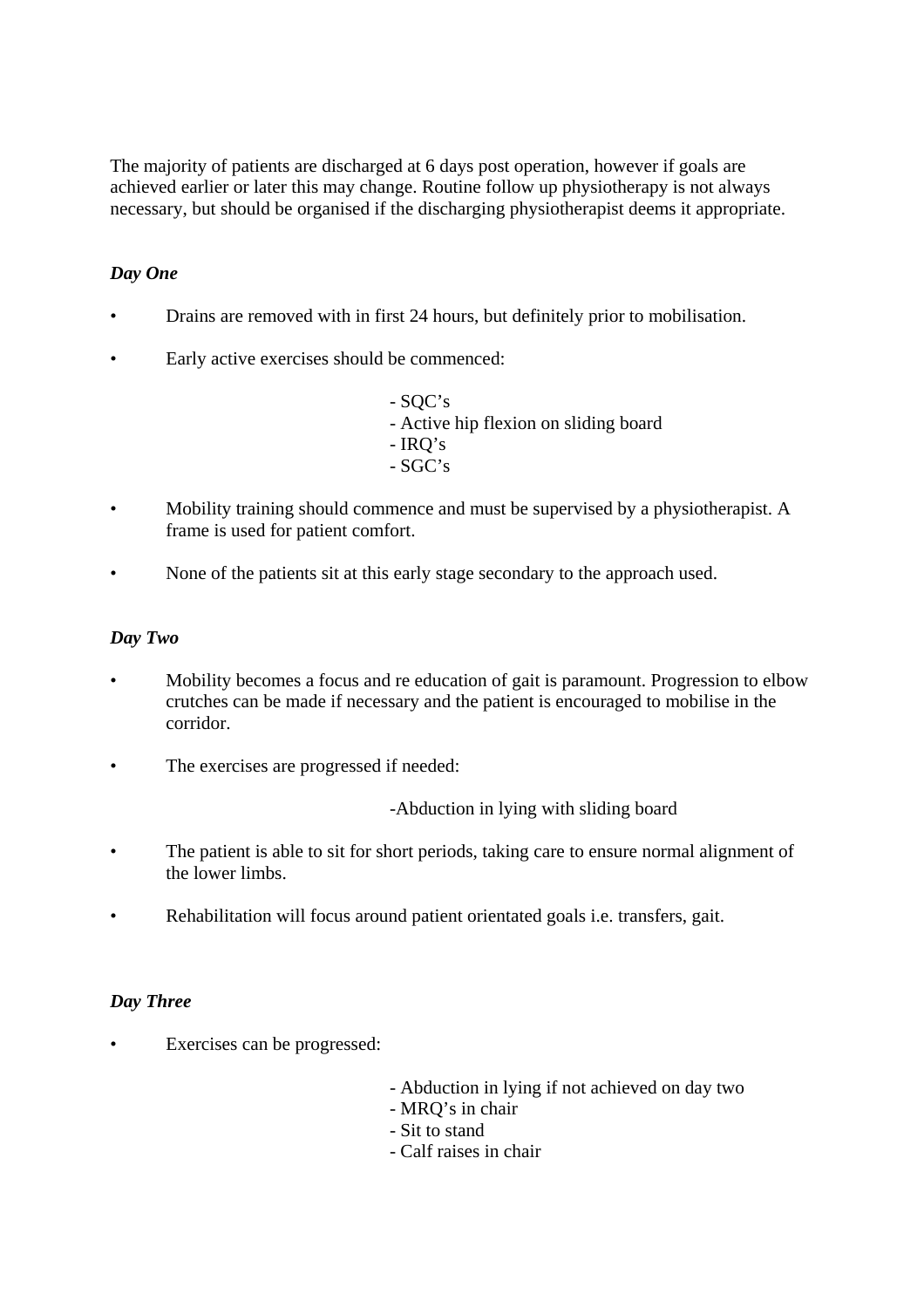- Mobility distance is increased and the patient's are encouraged to start mobilising independently in the corridor. Elbow crutches are issued if not done so on day two.
- The patient is taught to ascend and descend stairs with appropriate aid.

## *Day Four*

- The patient should be independently demonstrating exercises and undertaking 3-4 times per day.
- Mobility is progressed in terms of distance and aid: transfer to two sticks if able and to four point gait pattern.
- Commence planning for discharge investigate travel arrangements and home set up.

## *Day Five*

- Progress exercises to standing:
	- Abduction
	- Flexion and extension of hip
	- Small knee bends
	- Passive stretch anterior hip joint
- Discuss with patient functional transfers. i.e. car transfers, bath transfers.
- Ascend and descend stairs with sticks.
- Discuss post discharge mobility plan and review precautions.

#### *Day Six*

Ensure the patient has no further questions and is ready for discharge.

## **DISCHARGE CRITERIA**

- 1. Medically stable
- 2. Healthy wound
- 3. Independent with transfers
- 4. Independent gait four point cycle with two sticks
- 5. Independent stairs
- 6. Independent with exercises and understands post discharge plan and activity levels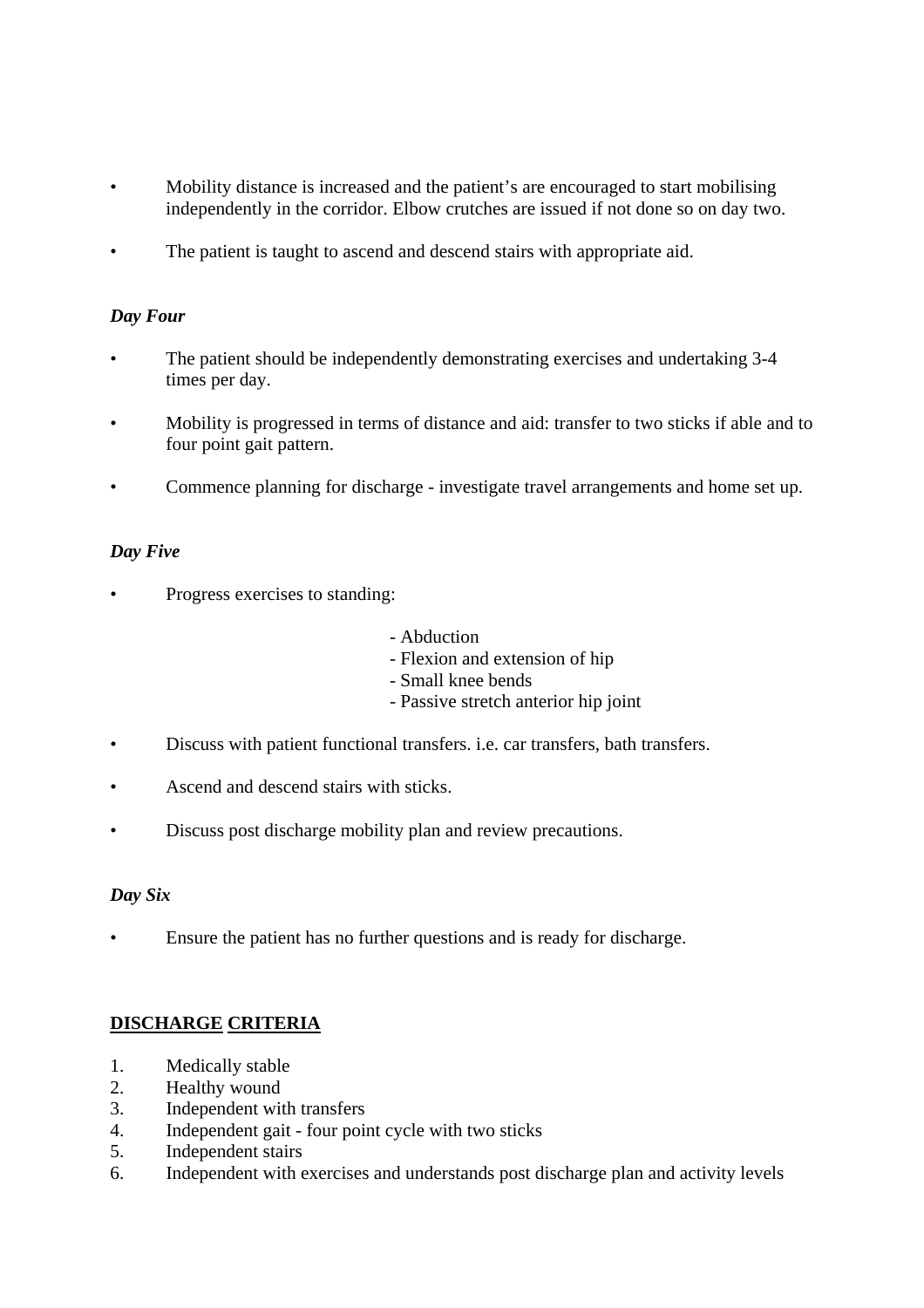# **GLOSSARY**

| <b>SQC</b> | Static quadriceps contractions |
|------------|--------------------------------|
| <b>IRQ</b> | Inner range quadriceps         |
| <b>MRQ</b> | Mid range quadriceps           |
| <b>SGC</b> | Static gluteal contractions    |